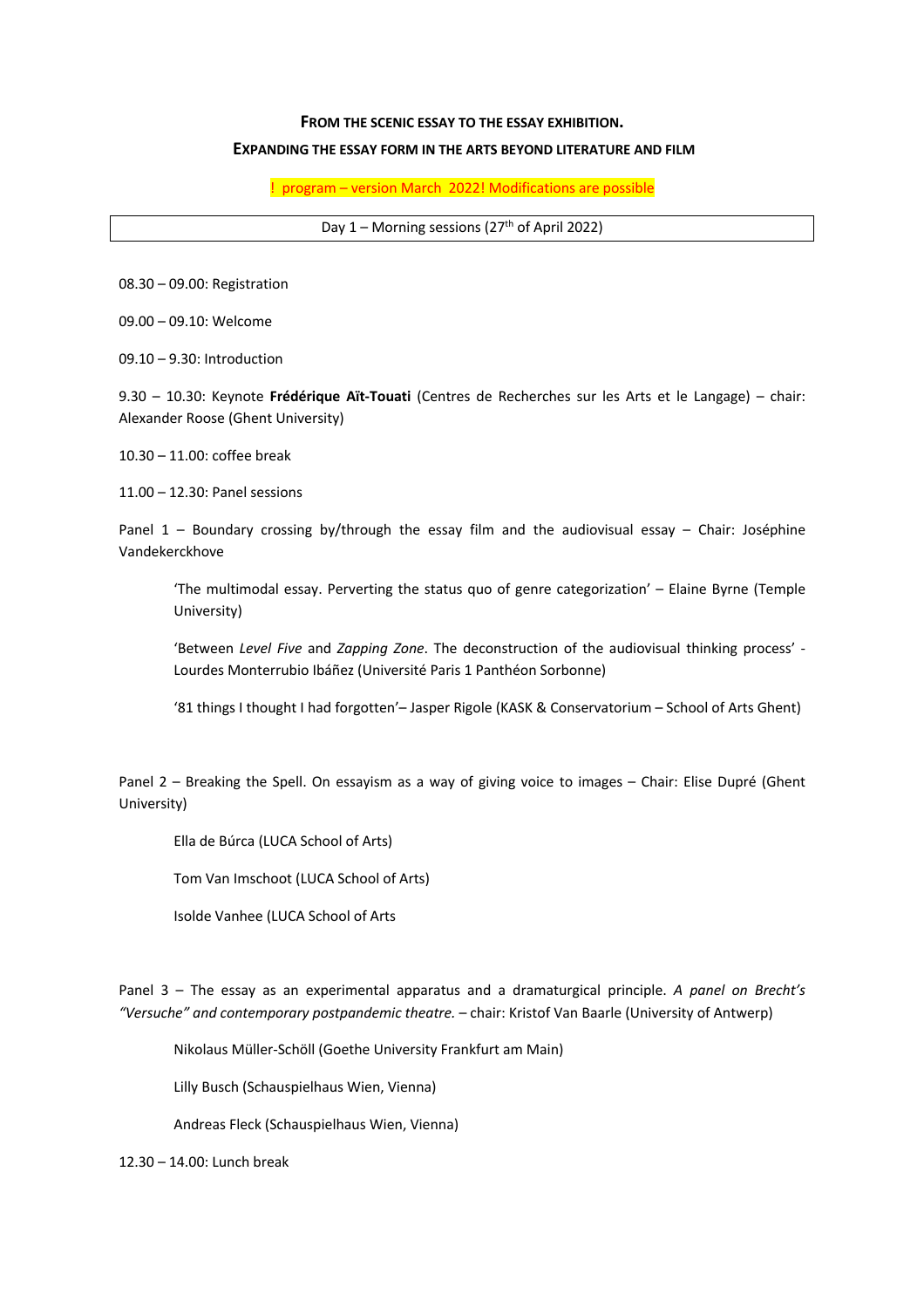14.00 – 15.00: Keynote Keynote **Ho Rui An** (Independent artist, Singapore) – chair: Hilde van Gelder (KU Leuven)

15.00 – 15.30: coffee break

15.30 – 17.00: Panel sessions

Panel 4 – Essayistic storytelling as method – chair: Isolde Vanhee (LUCA School of Arts)

'Vue brisée/Broken view: Congo and the magic lantern' – Hannes Verhoustraete (KASK & Conservatorium – School of Arts Ghent)

'Observing and staging critique: fiction as an essayistic device' – Robbrecht Desmet (LUCA school of Arts)

'World-in-process: essayistic storytelling and fictional instauration between gallery and cinema' - Jade de Cock de Rameyen (Université Libre de Bruxelles, FNRS-ASP)

Panel 5 – Staging the essay: thinking, knowing and enchanting – chair: Sara Fontana (Verona University / Ghent University)

''Essayistic thinking. Alexander Kluge staging Opera: (The Temple of Seriousness' - Anja Isabel Schneider (University of Castilla-La Mancha)

'Encyclopedia on trial' – Laurence Corbel (University of Rennes 2)

'The essay form in music theatre and its scenography as invitation' – Philine Rinnert (Independent artist, Germany)

Panel 6 – Notes on/from the literary essay – Chair: Eline Denolf (Ghent University)

'The Essayistic' - Mario Aquilina (University of Malta)

'The "Essay Manifesto" between Arts and Politics: Claiming De-subjectification' - Carsten Junker (TU Dresden)

'Textual bodies. Gender knowledge and body politics in the Postwar Essay' - Sophia Lohmann (FU Berlin)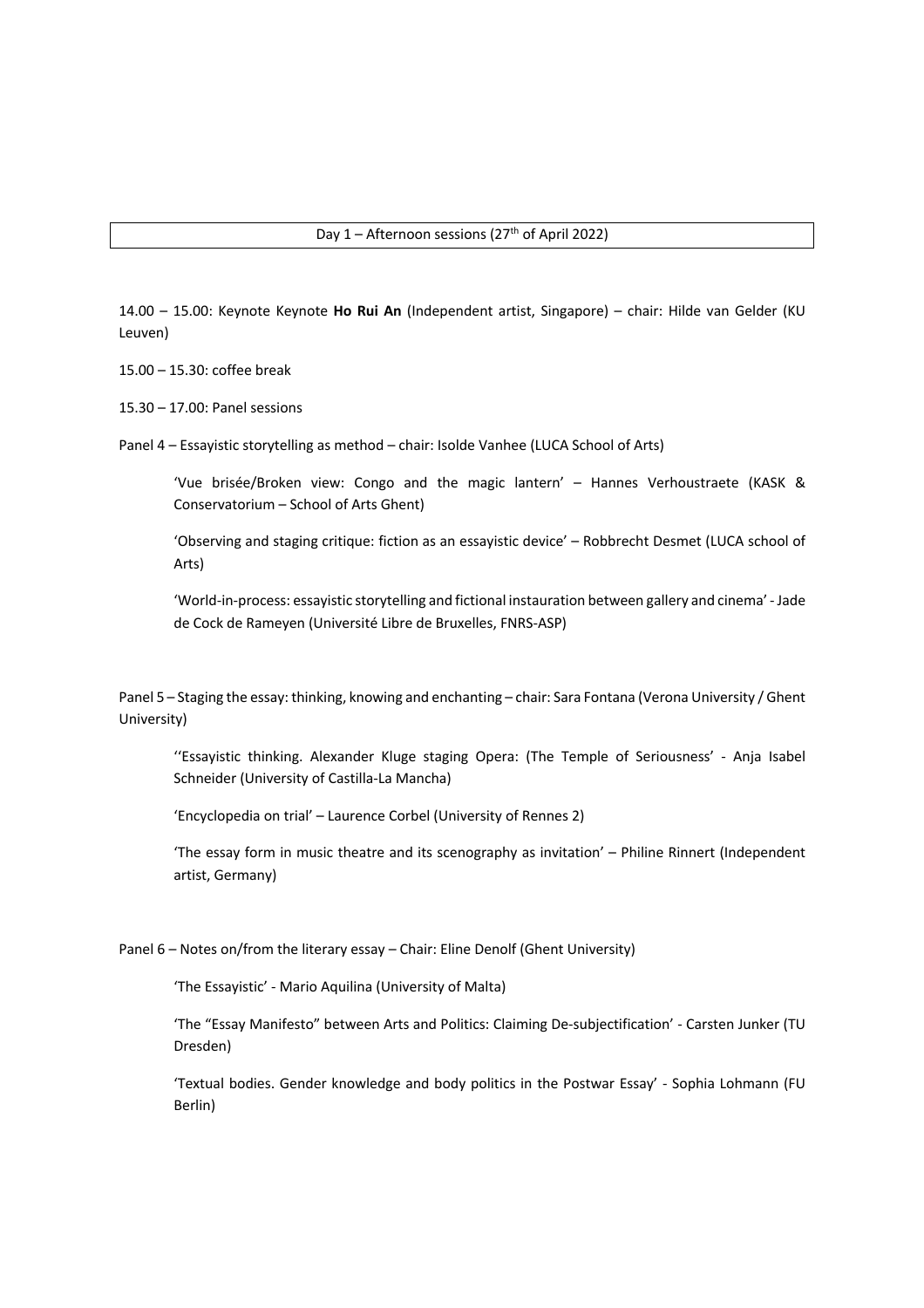- 09.00 09.30: Registration
- 9.30 10.30: Keynote **Thijs Lijster** (University of Groningen) chair: Prof. dr. Jürgen Pieters
- 10.30 11.00: coffee break
- 11.00 12.30: Panel sessions
- Panel 7 Critical essays on stage Chair: Steff Nellis (Ghent University)

'Against the Orthodoxy of Thought: The Essay on the 21st-Century British Stage' - Heidi Lucja Liedke (University of Koblenz-Landau)

'*De Zaak Shell*: A Theatrical Essay about the Responsibility for Climate Change' - Alice Breemen (University of Amsterdam)

'Scenic essay as emancipatory practice' – Agnieszka Jakimiak (Royal Holloway – University of London)

Panel 8 – Autotheory, psychoanalysis and the voice – Chair: Tessa Vannieuwenhuyze (Ghent University)

Anneleen Masschelein (KU Leuven)

Yael Segalovitz (Ben Gurion University of the Negev)

Mariske Brockmeyer (LUCA School of Arts/KU Leuven)

Panel 9 – The essay as vehicle for critical thought – Chair: Jorge Poveda Yánez (Ghent University)

'Critical Theory/Conspiracy Theory: The Essay Form in Hito Steyerl's *Liquidity Inc.*' – Steyn Bergs (Utrecht University)

'The Shapeshifting Installation: Essayistic Storytelling and Activating the Animistic through Performance Lectures and Artistic Interventions' – Zarina Binta Muhammed (Lasalle College of the Arts)

'Liquid image and the human: Hito Steyerl's *Hell Yeah We Fuck Die* (2016) – Brenda Hollweg (University of Leeds)

12.30 – 14.00: Lunch break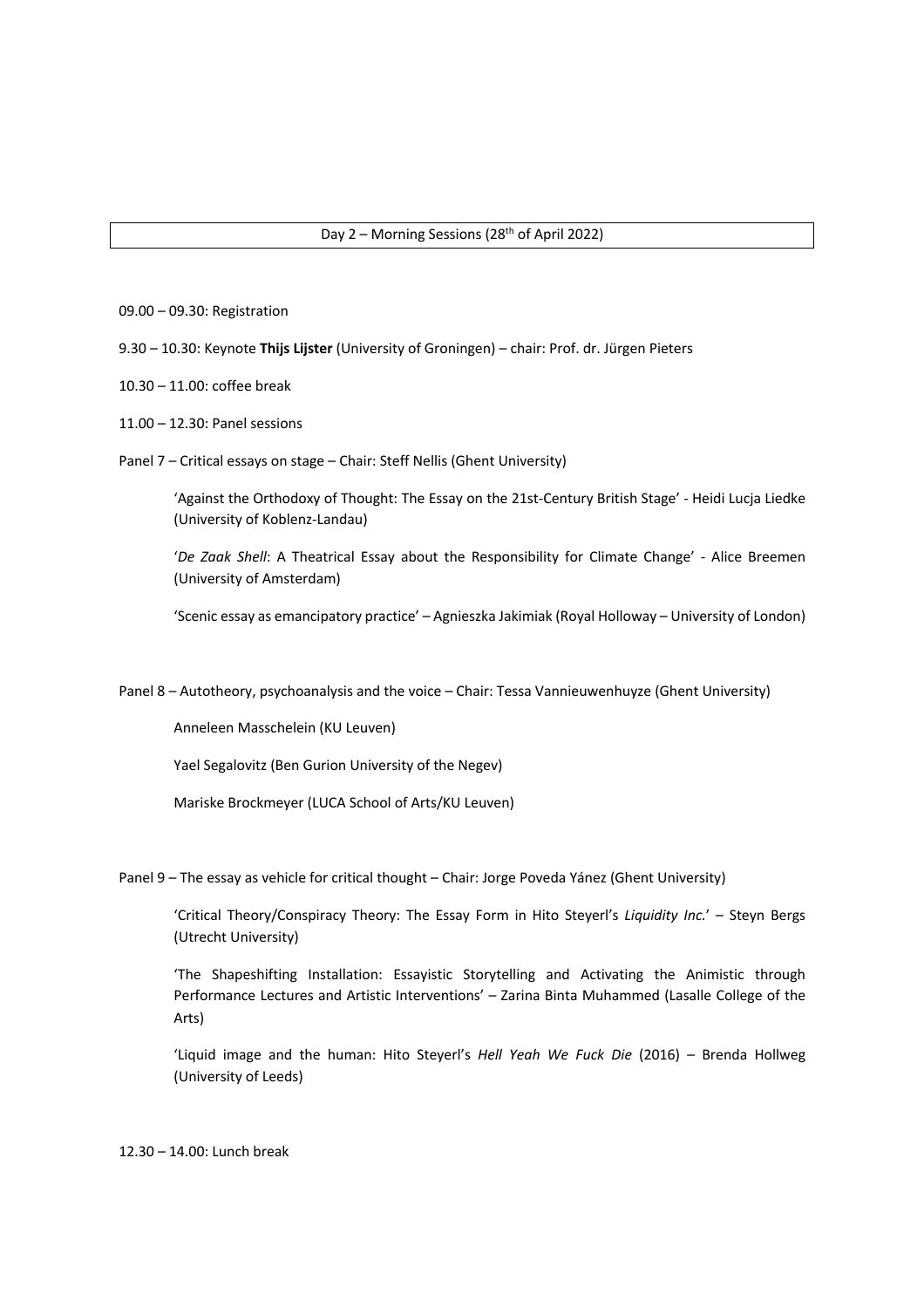14.00 – 15.00: Keynote **Ogutu Muraya** (artist, Nairobi) – chair: Hari Prasad Sacré (Ghent University)

15.00 – 15.30: coffee break

15.30 – 17.00: Panel sessions

Panel 10 – Performing and choreographing the essay – Chair: Jorge Poveda Yánez (Ghent University)

'Situations with the Archive: *Hauptaktion's* Essay Performances and the Politics of Performing Problematic Repertoires' – Clio Unger (Royal Central School of Speech and Drama, University of London)

'*Bee Dances* (2021), a Choreographic Essay exploring the Latest Buzz on Virtuosity' – Annelies Van Assche (Ghent University)

'Dancing the end of the world: essayistic choreography as archeological method in Michiel Vandevelde´'s *Ends of Worlds* – Kristof Van Baarle (Antwerp University)

Panel 11– Visual essays – Chair: Elise Dupré (Ghent University)

'Uncertain essays – a documentary approach' – Michiel De Cleene & Arnout De Cleene (KASK & Conservatorium – School of Arts Ghent)

'Essayistic Montage: Between Research and Work' – Florian Göttke (University of Amsterdam)

'The Visual Messay: The Essay as Method in Artistic Research' - Alice Twemlow (Leiden University / Royal Academy Art The Hague (KABK))

Panel 12 – The Essay as hybrid Arrangement. How to analyze the Entanglements of Artistic Practices, Exhibitions and Digital Media Culture – chair: Sara Fontana (Ghent University)

Charlotte Bolwin (Bauhaus-University Weimar / Academy of the Arts Munich)

Anna Polze (Ruhr University Bochum)

'Experiments in Media Translation and 'Dissection': Deploying the essayistic in 'Gaddafi in Rome' – Alessandra Ferrini (University of the Arts London)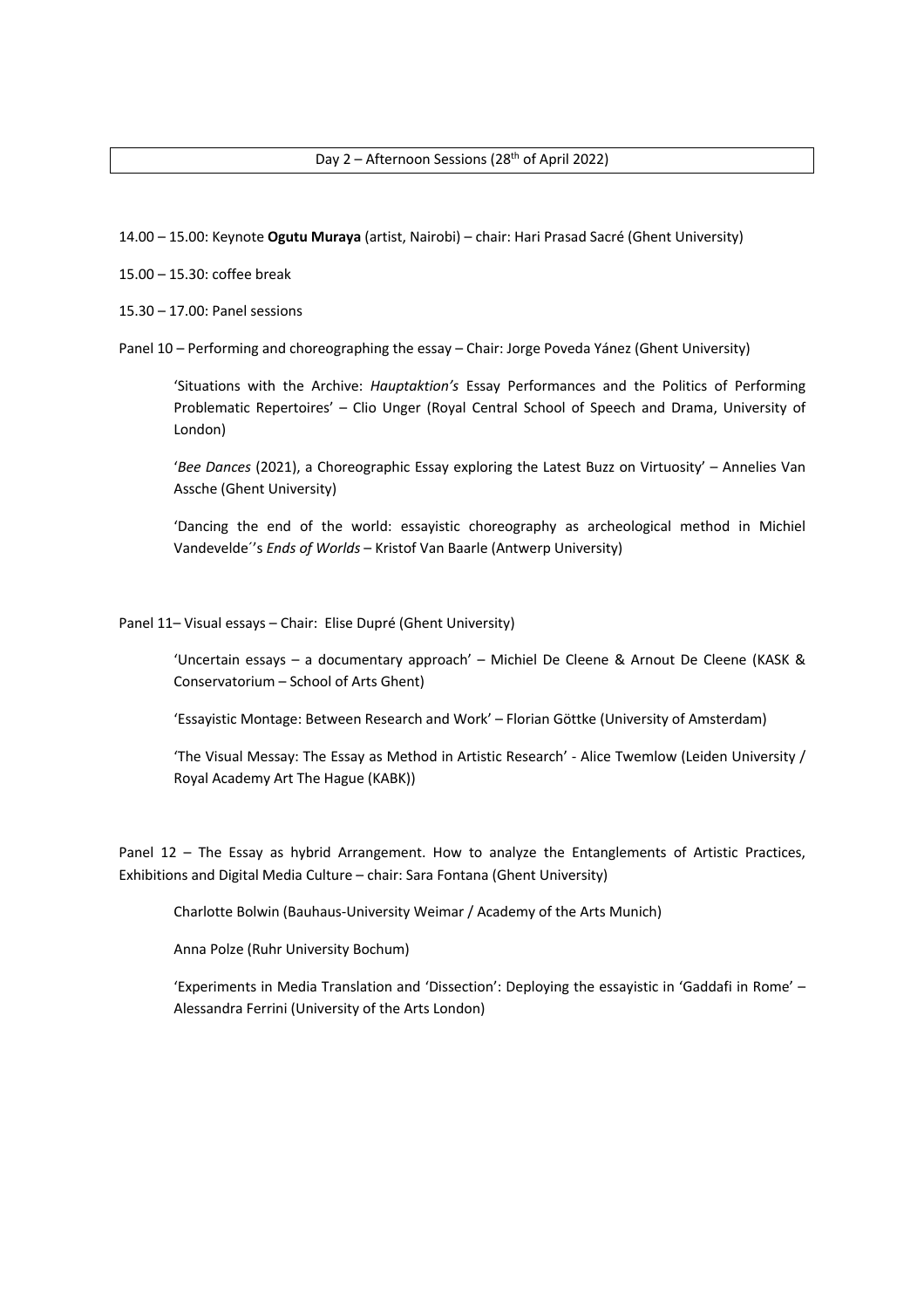09.00 – 09.30: Registration

9.30 – 10.30: Keynote **Lauren Gabrielle Fournier** (Ryerson University, Toronto) – chair: Anneleen Masschelein (KU Leuven)

10.30 – 11.00: coffee break

11.00 – 12.30: Panel sessions

Panel 13 – the essayistic and the curatorial: reflections on the curatorial field – chair: Laura Herman (KASK & Conservatorium – School of Arts Ghent)

'The history of ideas of the exhibition as essay' - Mattias Bäckström (NTNU Norwegian University of Science and Technology)

'The Essayistic in the Curatorial – repurposing the politics of exhibition' – Carolina Rito (Coventry University)

'Monoculture: A Recent History. A case-study of the essay-exhibition'- Giulia Bellinetti (University of Amsterdam)

Panel 14 – Collaborative experiments with and through the essay form – chair: Annelies Van Assche (Ghent University)

'ENTWEDER NOCH' – Sandra Freygarten & Lucia Rainer (independent artists, Germany)

'Ragged Dialogues – On collaboration-as-essay' – Liesbeth Groot Nibbelink & Anne Karin ten Bosch (Utrecht University)

'Lecture-Performance: Essayer: Walking as Speculative methodology '- Christel Stalpaert (Ghent University, Belgium) and Nina Vurdelja (Tampere University, Finland)

Panel 15 – the lecture performance, where performance and the essay intersect– chair: Clio Unger (Royal Central School of Speech and Drama, University of London)

'The lecture as an essayistic form. Reflecting on *The art of the lecture* ' - Helen Brecht & Jascha Sommer (independent curators, Germany)

'How to face' – Veronika Darian (University of Leipzig, Germany) and Jana Seehusen (HFBK Hamburg)

'Essaying art: an Unmethodological method for artistic research' – E.G.A. Huurdeman (Fontys School of Fine and Performing Arts, Tilburg)

12.30 – 14.00: Lunch break